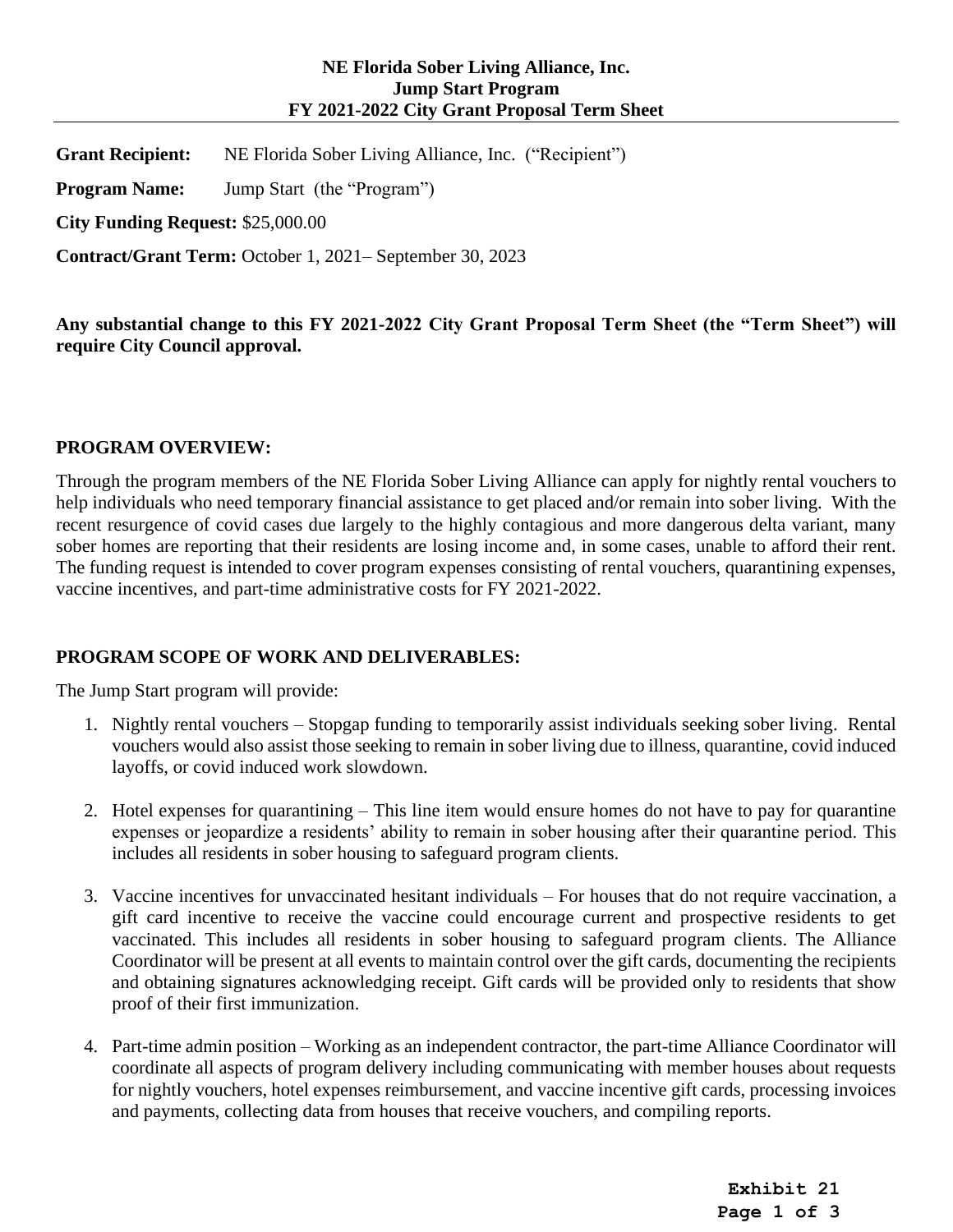## **PROGRAM COSTS/PAYMENT TERMS**:

| <b>Item Description</b>     | Cost                | Quantity           | <b>Total Cost</b> |  |  |
|-----------------------------|---------------------|--------------------|-------------------|--|--|
| One Night Rental            | \$27.00             | 360 nights         | \$9,720.00        |  |  |
| Voucher                     |                     |                    |                   |  |  |
| <b>Hotel Expenses</b>       |                     |                    | \$7,500.00        |  |  |
| (due to quarantine)         | $$150.00$ max/night | 50 nights          |                   |  |  |
| COVID-19 Vaccine            |                     |                    |                   |  |  |
| Incentive                   | \$20.00             | 129                | \$2,580.00        |  |  |
| (Walmart Gift Cards)        |                     |                    |                   |  |  |
| Personnel: Part-Time        | \$20.00/hour        | 5 hours/week for 1 | \$5,200.00        |  |  |
| <b>Coordinator Position</b> |                     | year               |                   |  |  |
|                             |                     | <b>TOTAL</b>       | \$25,000.00       |  |  |

Additional funding is provided by the following.

The Community Foundation for Northeast Florida - \$5,000

COJ Opioid Trust Funds previously appropriated via Ordinance 2021-213-E - \$5,000

# **PROGRAM IMPACT & REPORTING:**

- (i) The NE Florida Sober Living Alliance program goal is to get vulnerable people into a safe and sober environment. Measurement will be obtained by the residents' ability to become economically self sufficient while remaining in a recovery-based environment.
- (ii) In its two months funded by the Opioid Trust, Jump Start provided temporary housing vouchers for six men. Of those six, five are still residing at their sober living houses and they are all currently working. Jumpstart has a 14-day funding limit to those needing temporary assistance; however, clients are able and encouraged to continue their stay at their own cost. This funding assists those with initial financial assistance with hope and help from the sober house for the client to become financially independent.
- (iii) With this funding and the other grants, we can provide men and/or women with 14 nights in a safe environment, 50 nights of quarantine to those affected by COVID-19 and incentivize 129 people to get vaccinated. Research suggests that the therapeutic environment of a sober living homes can help reduce overdose deaths.

# **ADDITIONAL GRANT REQUIREMENTS AND CONDITIONS:**

Recipient's expenditure of City funds for the Program and the provision of services shall be subject to Chapter 118, Parts 1 – 5 of the *Jacksonville Ordinance Code*, and the terms and conditions of any contract entered between the City and Recipient. Recipient shall use the City funds for the Program in accordance with the City Council approved Term Sheet and Program budget. The City's Grant Administrator may amend this Term Sheet or the approved Program budget consistent with the Program's needs, provided that any substantial change to this Term Sheet or the approved Program budget will require City Council approval.